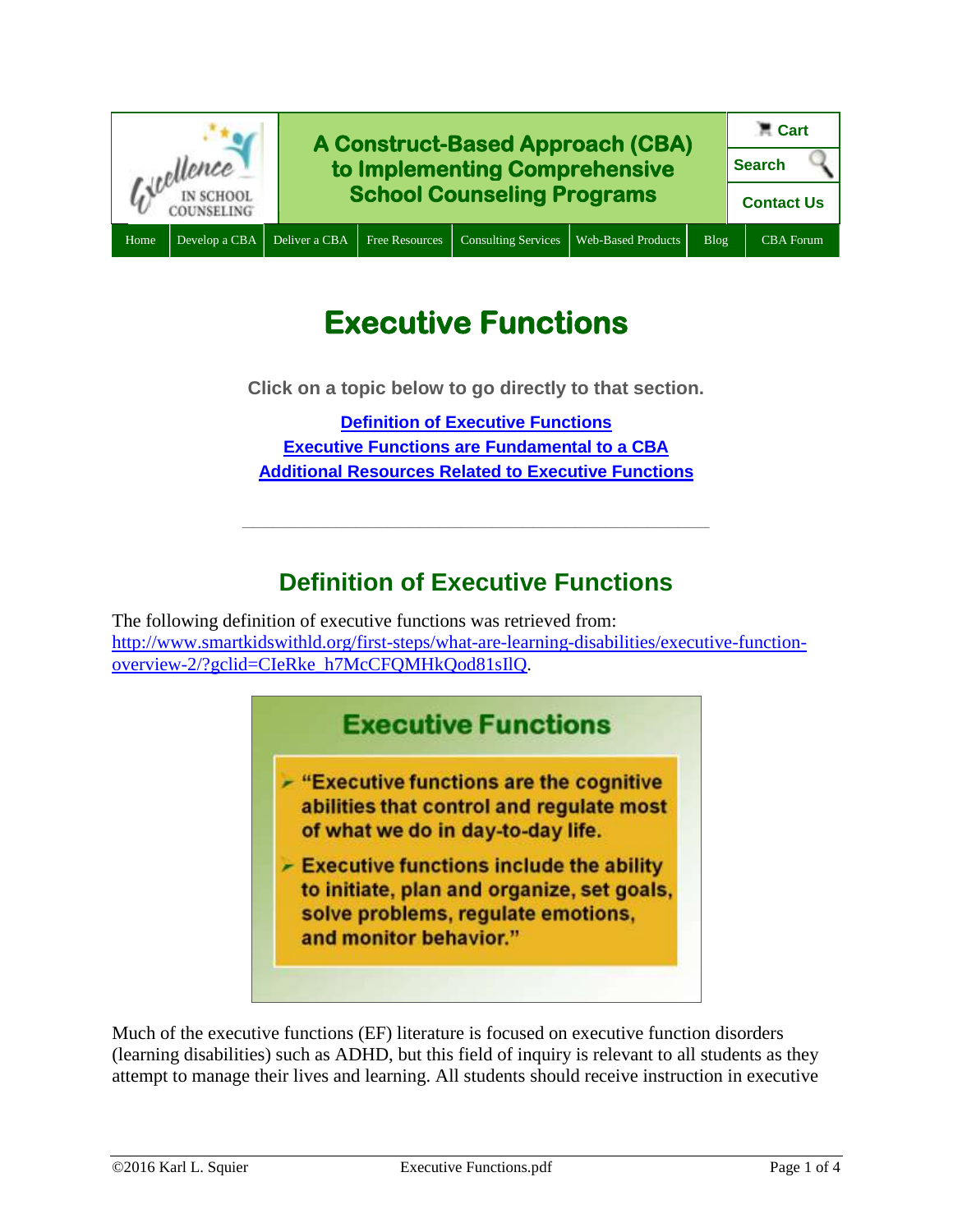functions. Students with EF deficiencies require even more explicit instruction to help them develop the EF skills which can help them progress academically, socially and emotionally.

## **Executive Functions are Fundamental to a CBA**

<span id="page-1-0"></span>When you stop to consider how much our mental processes need to control and effectively manage every second and that these functions are associated with every task in which we are involved, the fact that our minds are capable of accomplishing this on a consistent basis and to do it well is astonishing. It is also easy to understand why low executive functioning can be so disruptive and destructive to students' ability to become proficient learners.

Just to give you a sense of how much our minds must control and manage in an integrated manner, the graphic below is a compilation of many of the discrete functions which are controlled by our minds and are related to our executive functioning capabilities.



School counselors can have a significant impact on students improving their executive functioning skills by helping them reflect on the unique functions their mind is trying to control and finding ways to improve their level of functioning. Strategies for improving students' executive functions can be taught by school counselors as part of the CBA school counseling curriculum.

## **Additional Resources Related to Executive Functions**

<span id="page-1-1"></span>The Internet is a wonderful tool for accessing information on just about any topic. It has been invaluable in helping us to identify what research has demonstrated to be strongly related to students' academic achievement and well-being, and evidence-based practices that provide concrete examples of how to translate the research findings into meaningful learning opportunities that support student development.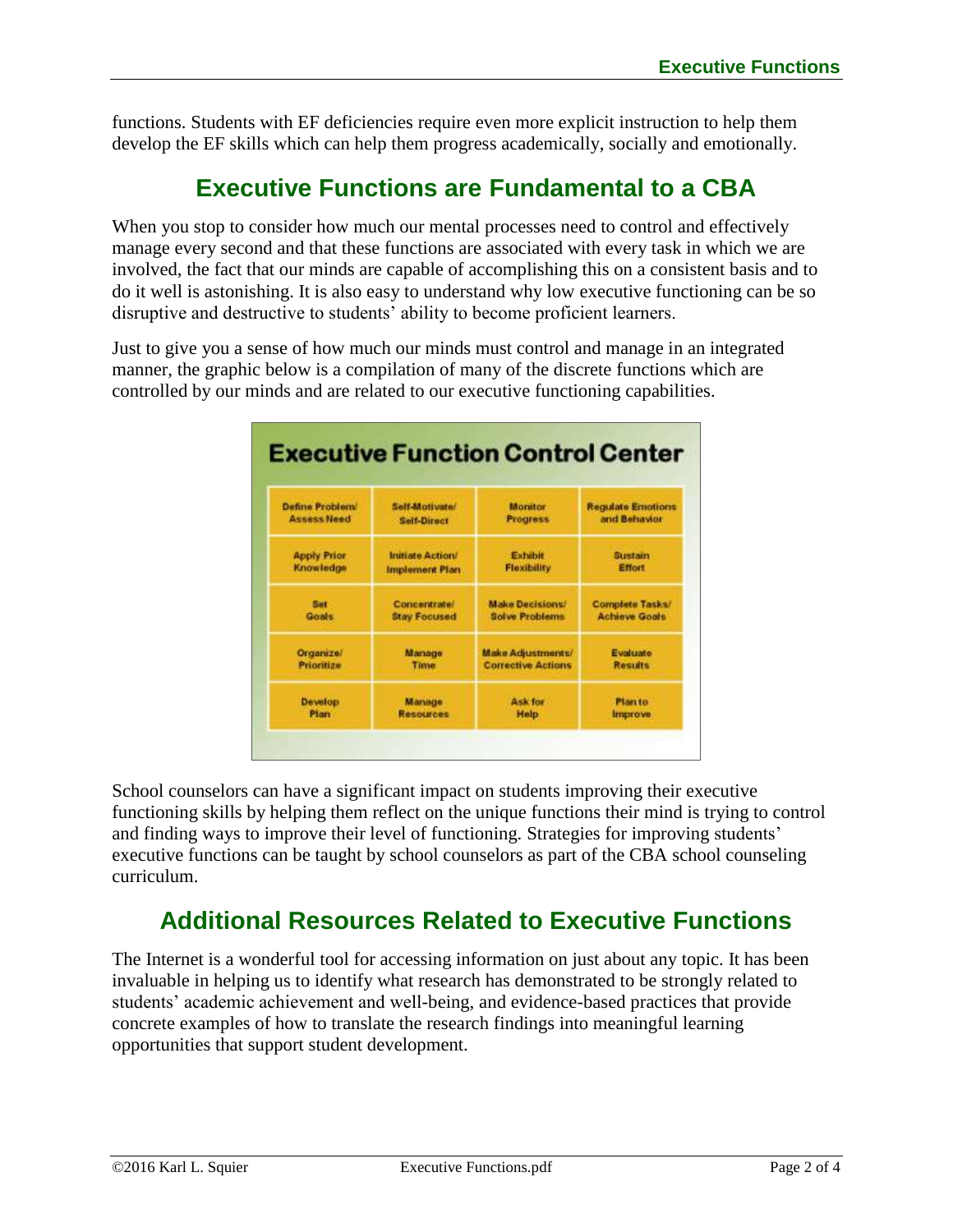

Staying informed about what works and does not work to help students achieve and succeed is one of the defining characteristics of a professional school counselor. Internet search engines can be used to develop a deeper understanding of the topics discussed on the CBA Website. To get you started, here are some additional resources you may find helpful. These resources, however, only scratch the surface of what is available on the Internet or in published books and articles. We encourage you to use search engines to find more resources that will increase your understanding and build your capacity to apply these ideas in your work as school counselors.

## **Videos**

A video by Erica Warren that defines executive functions and provides strategies for improving one's executive functioning.

### **<http://www.youtube.com/watch?v=x7h11COAhtE>**

Early research on executive functions focused on issues such as ADHD but now is seen as an important way to understand our daily lives. This video by Dr. Jonas Brombert discusses how executive functions are a set of brain-based processes for managing one's self to achieve a goal, and that they have a significant impact on the learning process.

**<http://www.youtube.com/watch?v=7xc4a2o6rHc>**

This webpage from the Harvard University Center on the Developing Child is an excellent resource with an embedded video on EF.

**[http://developingchild.harvard.edu/key\\_concepts/executive\\_function/](http://developingchild.harvard.edu/key_concepts/executive_function/)**

## **Websites**

This site contains a wealth of information about Executive Functions (EF). EF issues are discussed, along with how EF works, the causes and symptoms of EF, skills that are affected by